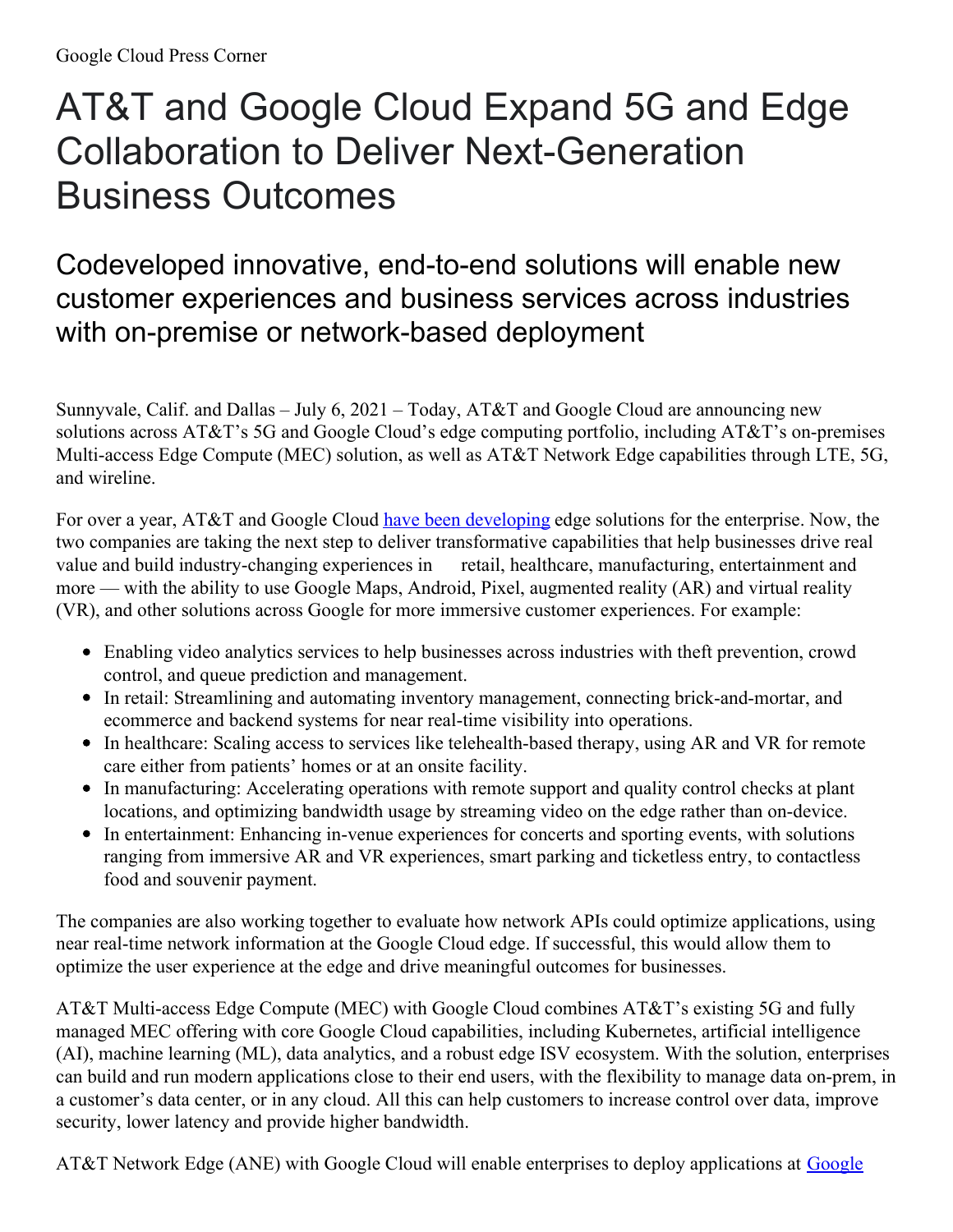edge points of presence (POPs), which will be connected to AT&T's 5G and fiber networks. In this lowlatency compute and storage environment, businesses can deliver faster, more seamless enterprise and customer experiences. AT&T and Google Cloud are focusing on a multi-year strategy to bring the solution to 15+ zones across major cities, starting with Chicago this year. We expect to roll out the solution next in Atlanta, Dallas, Miami, and San Francisco.

"By combining the power of AT&T 5G and Google Cloud technologies, we are helping enterprises create new customer experiences and business services that were previously impossible," said George Nazi, Vice President, Global Telecom, Media and Entertainment Solutions, Google Cloud. "Together with AT&T, we are committed to enabling our customers to build and deliver next-generation applications, whether onpremise or on AT&T's leading mobile network."

"With premises-based 5G and network edge computing, we give our customers even greater control of where their data goes and how they use it – at higher speeds and with lower latency. These capabilities allow businesses to deliver unique experiences to their customers, today and into the future," said Rasesh Patel, Chief Product and Platform Officer, AT&T Business. "We're bringing forth a new era where the latest technological advancements, including 5G and edge computing, make it possible to transform, innovate and prepare for whatever the future holds."

"5G, cloud services and edge compute each have a tremendous amount of promise as standalone technologies," says Jason Leigh, research manager for 5G and Mobile Services Research at IDC. "But coupling these three as complimentary, enabling technologies both accelerates and extends the promise of digital transformation in many more business settings."

You can learn more about AT&T's work in [on-premises](https://www.business.att.com/products/multi-access-edge-computing.html) edge computing here, and network-based edge computing here. To learn more about Google Cloud's work driving [transformation](https://www.business.att.com/products/att-network-edge.html) and 5G adoption, visit here.

Our collaboration with Google extends beyond business and reaches the hands of the consumer. Together, we're combining the power of our fast, reliable and secure 5G and fiber networks with their cloud gaming platform. Our exclusive offer gives AT&T wireless customers adding or upgrading to a 5G smartphone and new AT&T Fiber customers with six [months](https://urldefense.com/v3/__https:/www.att.com/gaming/__;!!HhhKMSGjjQV-!rH845Vu5e9PAPW7M3cW5gMofPk0YVVuWUGwSe1IV5W4CpkYhF9ggpW5YYlp5WjNNye0$) of Stadia Pro on us, so they can claim free games and experience our superfast speeds and ultra-low lag when playing at home or on-the-go. (After six months, auto-renews at \$9.99/mo. unless canceled. Other terms apply.)

## **About AT&T Communications**

We help family, friends and neighbors connect in meaningful ways every day. From the first phone call 140+ years ago to mobile video streaming, we @ATT innovate to improve lives. AT&T Communications is part of AT&T Inc. [\(NYSE:T](https://about.att.com/category/all_news.html)). For more information, please visit us at [att.com](https://www.att.com/).

## **About Google Cloud**

Google Cloud accelerates organizations' ability to digitally transform their business with the best infrastructure, platform, industry solutions and expertise. We deliver enterprise-grade solutions that leverage Google's cutting-edge technology – all on the cleanest cloud in the industry. Customers in more than 200